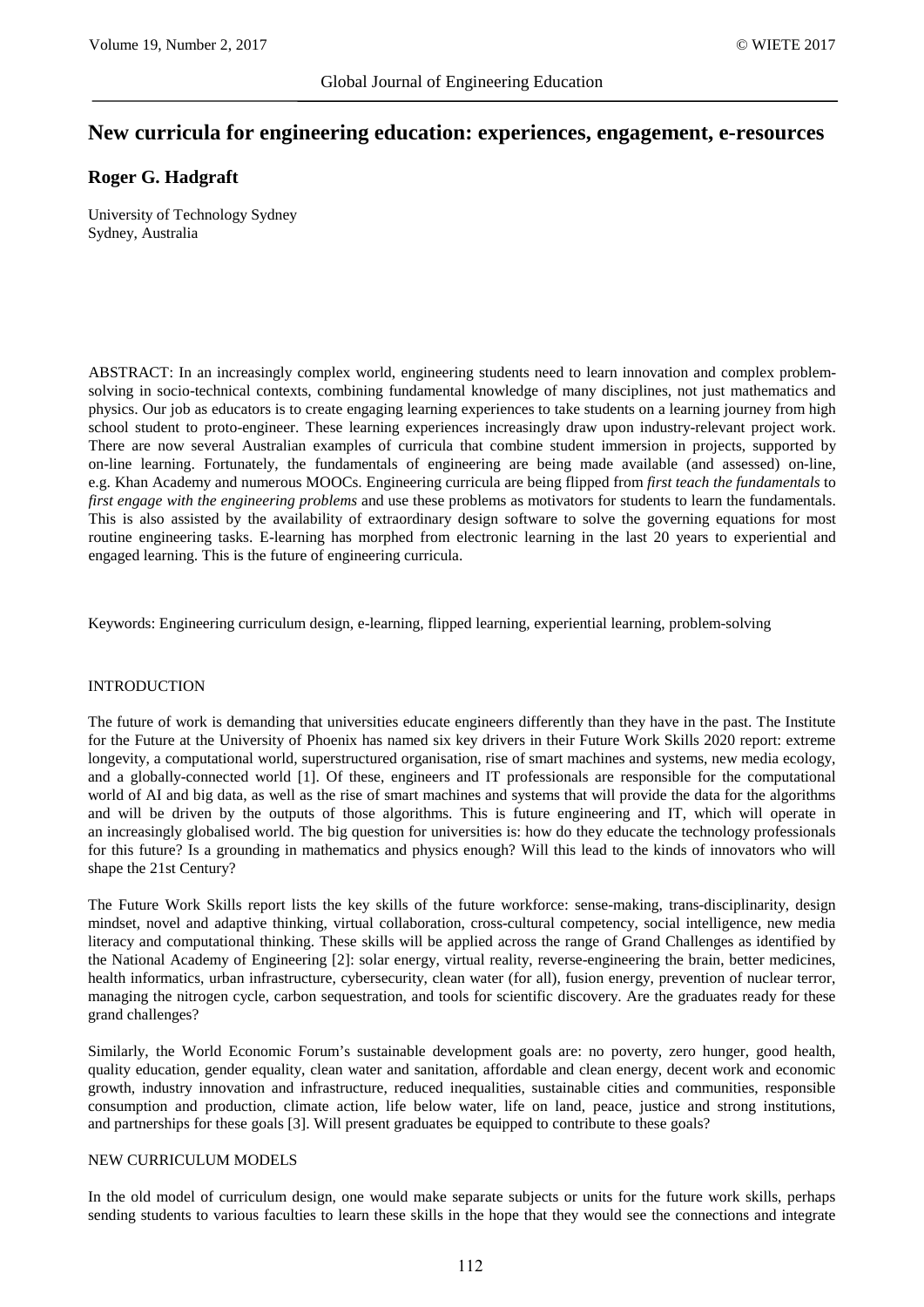the skills into a set of professional competencies. However, the past experience suggests that students do not see the value of a fragmented curriculum, preferring to forget anything that they needed to learn other than their major (engineering/IT) subjects. One needs a different approach that balances understanding the fundamentals with learning the process skills of engineering practice (systems engineering principles).

One needs to educate for complexity. Students need to think in systems rather than assuming that there are textbook answers for simplified problems. Students will need a broad set of skills, as well as the ability to work effectively with many disciplines in order to address these complex, global challenges.

## CURRENT TEACHING PRACTICES AND THE TECHNOLOGICAL REVOLUTION

Astoundingly, some of present teaching practices are little changed from the Middle Ages. Lecturers address students in lecture halls only slightly updated since the 14th Century, even though the lecture is well past its use-by-date. It seems built on the premise that students cannot read or that they cannot access the teaching materials. In the 21st Century, this seems absurd. In fact, the lecture was superseded by the printed book in 1439 [4]. However, teaching methods did not change, relying on the authority of the teacher as the primary source of knowledge, despite the ready availability of textbooks.

Through its Learning.Futures programme UTS has embarked on a university-wide change to embed active, authentic, blended and collaborative learning [5]. All faculties have been asked to de-emphasise lectures (put them on-line if necessary) and, instead, to emphasise active engagement of students in the classroom through collaborative learning, authentic tasks and assessment supported by blended and flipped learning methods, e.g. [6].

As one might expect, this has been a major challenge for some academic staff who have taught in more traditional ways for many years. The focus, however, is on engagement, authentic experience and e-learning - what one might call e3-learning.

Gutenberg's printed books did not usher in a new style of education in the 15th Century, but one can expect rapid change with the availability of the world's knowledge from contemporary mobile devices at any time and in any place. Increasingly, students are avoiding lectures and looking on-line for *best of breed* learning materials. Khan Academy [7], Codecademy, MOOCs such as Udacity, EdX, etc, are making the basic knowledge of an engineering degree freely available. If this is so, and students can learn an engineering degree on their own, what is the competitive advantage of a university?

## ENGINEERING PRACTICE

Since 2000, there has been a series of international reviews of engineering education in the UK [8], the US [9-11] and Australia [12]. They have tended to identify similar themes, which continue to go on, largely unaddressed in most curricula. In fact, many of these issues have existed for a very long time [13]. Curricula should provide:

- 1. Better balance of theory and practice;
- 2. More industry involvement authentic experiences;
- 3. More active learning with hands-on activity;
- 4. Use available best practice more effectively;
- 5. More student diversity in particular, more women.

So, one need to educate for professional practice, but what is professional practice? Each lecturer has an accreditation body that has defined a set of graduate outcomes, e.g. EUR-ACE [14], ABET [15], Engineers Australia [16], and the Washington Accord [17]. These are usually grouped into three sets of outcomes: a) mathematics, computation and the physical sciences; b) design and engineering practice; and c) social and professional skills, such as communication and teamwork, ethics and sustainability. These lists of outcomes do little to give a sense of what it is that engineers actually do.

In 2009, Ian Cameron and the author were charged with the task of writing a simpler list of outcomes, which would become the national Australian Threshold Learning Outcomes [18][19]. The authors' definition, drawn from many meetings with academics and professional engineers, focused on the *nature of engineering work*:

- 1. Understand the problem in context;
- 2. Use a design and problem-solving process;
- 3. Supported by disciplinary knowledge;
- 4. Teamwork and communication;
- 5. Manage oneself.

In a subsequent project, David Dowling and the author explored the nature of environmental engineering in considerable detail [20]. Practising engineers were asked: *what is it that graduates DO in your company?* Although the investigators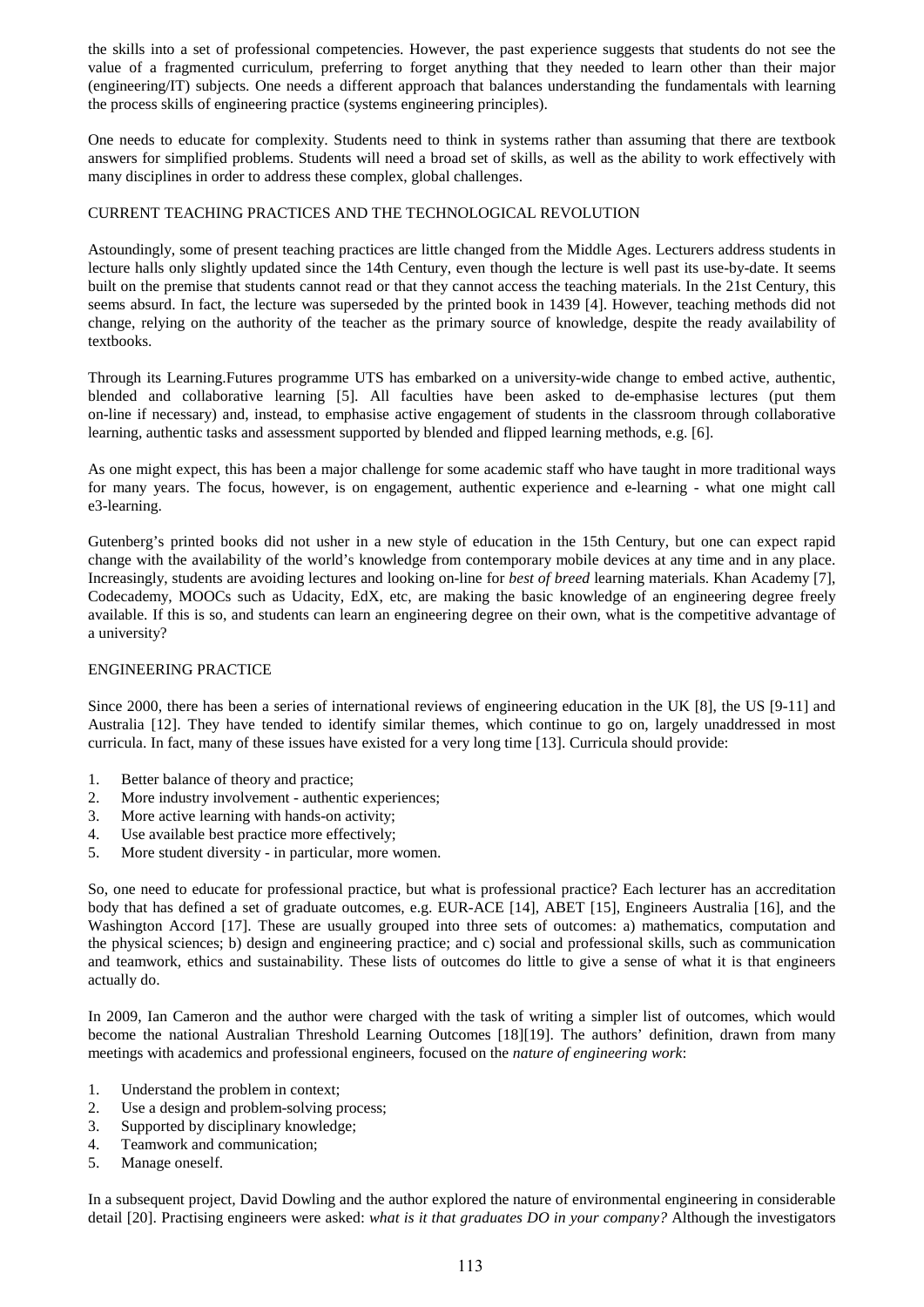expected a list of technical tasks, such as *environmental engineers work on water, air, soil, noise, energy problems*, they were consistently given sets of *process skills* (in 20+ meetings and 200+ participants):

- 1. Investigation;
- 2. Modelling;
- 3. Design;
- 4. Impact assessment, risk, sustainability;
- 5. Planning and management;
- 6. Audit and compliance.

The investigators recognised that these process skills must be supported by technical skills (in the areas of water, soil, air, noise, energy) and also by professional skills (teamwork, communication, etc). A capability cube was proposed to show the intersection and interdependence of these three sets of skills [21].

James Trevelyan's work has also provided a much richer description of engineering practice [22]. This book should be compulsory reading for all engineering academics and students, because it gets to the heart of the problem to be solved what needs to be learned to become an engineer. The investigators need to *understand the problem in context*, the first of their threshold learning outcomes (above).

## EDUCATING FOR ENGINEERING PRACTICE

Engineering curricula need to be built upon the nature of engineering practice, which requires investigation, modelling, design, management and impact assessment skills. Yes, technical skills are necessary, but they are not the number one priority, as all this research shows. Design and complex problem-solving is the number one priority. This will enable graduates to grapple with the kinds of problems that were identified as being critical in the 21st Century. How can one achieve this?

Various forms of problem-based and project-based learning have been used in engineering programmes, with the longest record that of Aalborg University in Denmark, since 1974 [23]. In another approach, CDIO - conceive, design, implement, operate - is the best organised international community to support PBL-like activities [24]. There are many examples, where PBL is used in parts of the curriculum. However, PBL has never quite taken over in engineering as it did in medical curricula.

PBL curricula typically use a project spine, with the technical (disciplinary) subjects supporting the projects. In traditional curricula, it is the other way around - students are taught knowledge and skills and, then, they apply it in *design* subjects that are often little more than application subjects. In a PBL curriculum, projects occupy between 25% and 50% of the curriculum. In traditional curricula, design-like subjects tend to occupy 10-15% of the curriculum.

## STUDIO-BASED LEARNING

At UTS, the idea is to migrate the engineering curricula to what is called a *studio-based* model. A studio is a projectbased experience, with a difference. In a studio, the focus is really on each individual student's learning. The project is the means, not the destination. The assessment is portfolio-based rather than relying on artefacts such as project reports. Each student writes a learning contract to identify what is to be learned. Students can be working alongside each other on the same project, but with different intended learning outcomes [25-28].

One of the first test cases is environmental engineering, drawing on the Define Your Discipline work, described above [20]. Five potential studios have been identified, each of which will be half of a semester's work (about 300 hours):

- 1. Environmental engineering practices (a general introduction in a land and water context);
- 2. Sustainable urban transport systems;
- 3. Urban water and waste;
- 4. Energy engineering (energy efficiency, renewables, bioenergy, embodied energy);
- 5. Land and water management (at catchment scale).

These studios will explore the key process skills of investigation, modelling, design, impact assessment, management and planning, and audit and compliance. Students will develop these key practice skills across these five contexts.

Studios have also been introduced in software engineering, data engineering, and in a new electronics engineering programme. Each studio is nominally 25% of a semester's work in these programmes, across 7 semesters. The 8th semester contains the capstone project as the final studio. So, studios represent 25% of the programme. These studios:

- 1. Develop professional capabilities (learning outcomes);
- 2. Use supporting on-line modules (with on-line assessment);
- 3. Rely on teamwork;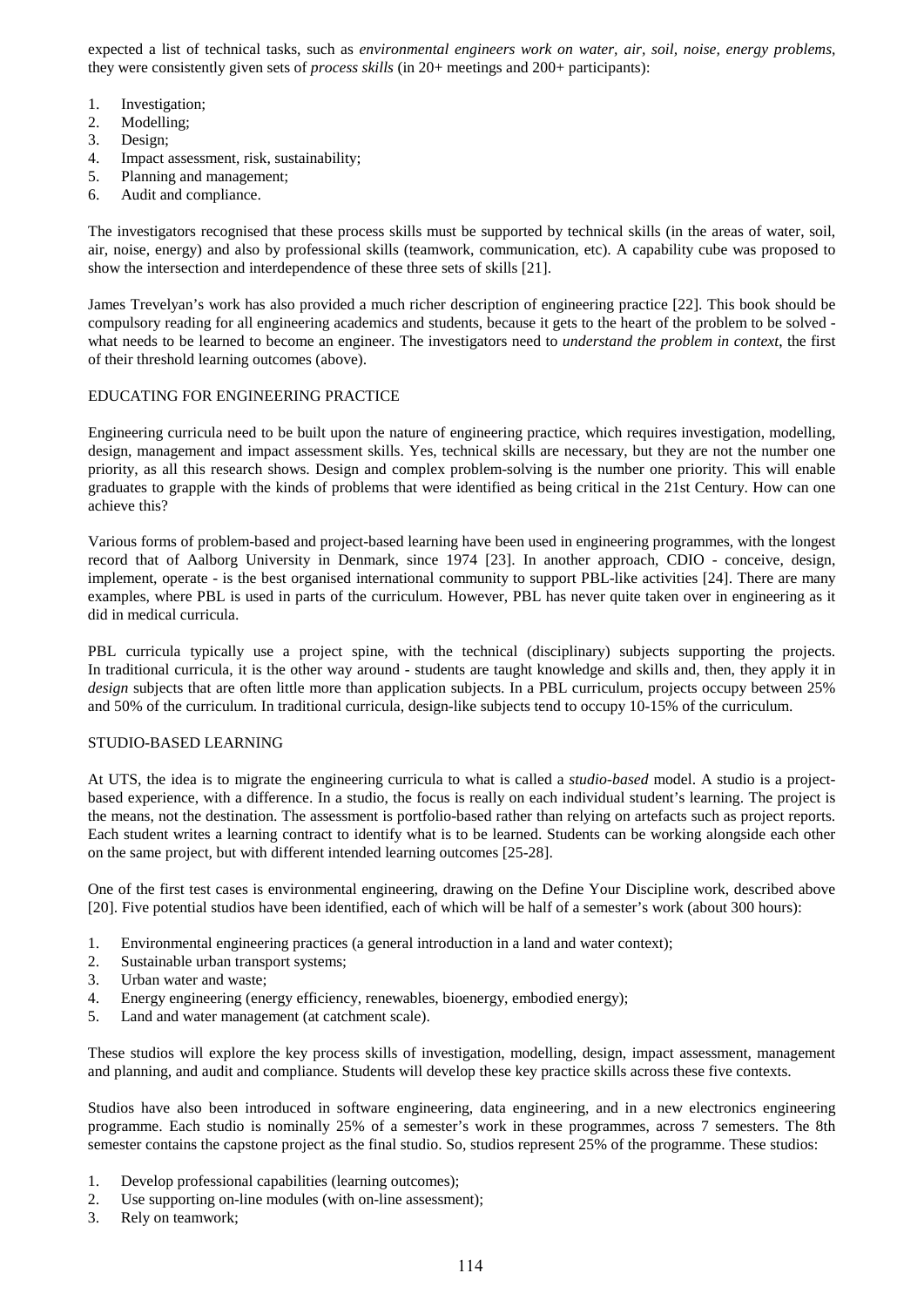- 4. Provide exhibition, presentation and interview of the student work;
- 5. Use a portfolio as evidence of attainment.

Such curriculum reform is not easy; however, there are small steps for moving to a more-project-based curriculum:

- 1. Create projects in more courses (subjects). The focus should be to provide an integrative experience for the students.
- 2. Rethink the sequences of courses, e.g. fluids, structures. What is a small project that can be included in each course in the sequence that builds professional capability in such a way that the projects grow in sophistication?
- 3. Identify a project course in each semester.
- 4. Share this project across semesters, linking disparate subjects, e.g. design of a structure could also link to design of its foundations (geomechanics), to project management and to engineering economics.
- 5. Combine subjects into bigger units with bolder, cross-disciplinary objectives.
- 6. Introduce multi/transdisciplinary projects.

In the author's experience, Step 1 will yield useful results. Once confidence has been obtained by both staff and students in how to conduct projects; then, Steps 2-6 are easier to take. It is likely that the curriculum will need to adapt to a more project-focused approach.

#### ENGINEERING DESIGN PROCESS

The engineering design process underpins these studios. A popular version of the design process is design thinking [29][30]. Students begin by understanding the problem - *empathise* in the language of design thinking. This process engages students with the stakeholders of the problem, with the intention of *defining* the problem as clearly as possible. An essential part of the definition is a set of *requirements*, which define what must be delivered. Once agreed with the client, students then *ideate* possible solutions and *prototype* and *test* proposed solutions.

These processes are surrounded by a set of project management and team processes to ensure that a successful solution is delivered on time and budget. Beyond this simple description of design thinking lies systems engineering, which should also be an essential component of any engineering degree [31][32].

Students also need access to sophisticated design software (e.g. Dassault Systemes 3D Experience software), on-line modules (e.g. Lynda.com) and on-line assessment (e.g. Peerwise). This environment mimics the engineering workplace, where graduates need to be self-organising and to operate at a high cognitive level, using sophisticated design tools, using information around them, including their team, surrounding teams, the instructor, the project mentor, and on-line resources.

One key transition is the move to on-line mastery of engineering fundamentals. Subjects such as statics, dynamics, circuits, control, thermodynamics, fluid mechanics, etc., will soon be learned on-line. Statics.com is one existing Web site to support students, including assessing their mastery of the topics. More will follow.

#### **CONCLUSIONS**

An engineering world that emphasises *innovation* needs educational processes that will graduate potential innovators. Old methods rely on reproducing past solutions. One needs graduates who will create the solutions of tomorrow.

Fortunately, one now has available the tools to make this work - one can provide *personalised learning* in the age of Google. Students build their portfolio of capability within the studios, working on a series of projects with fellow students.

Thomas Shuell wrote (in 1986):

…*the teacher's fundamental task is to get students to engage in learning activities … it is helpful to remember that what the student does is actually more important in determining what is learned than what the teacher does* [33]*.* 

Academic teachers need to become *designers* and *facilitators* of learning experiences rather than lecturers. This will change who the universities need to hire over the next 10 years.

The common knowledge is that this works. At most campuses, the Formula SAE Racing Team is a shining example of what students can do to develop their capabilities. They do not need intensive supervision. Project work of this kind does not need to be time consuming, contrary to popular belief. One would do well to have every student engaged in such a team.

Students need to become self-organising learners. They will learn to deal with complex problems, access technology as required (both design tools and learning tools) and develop professional practice skills. They will document their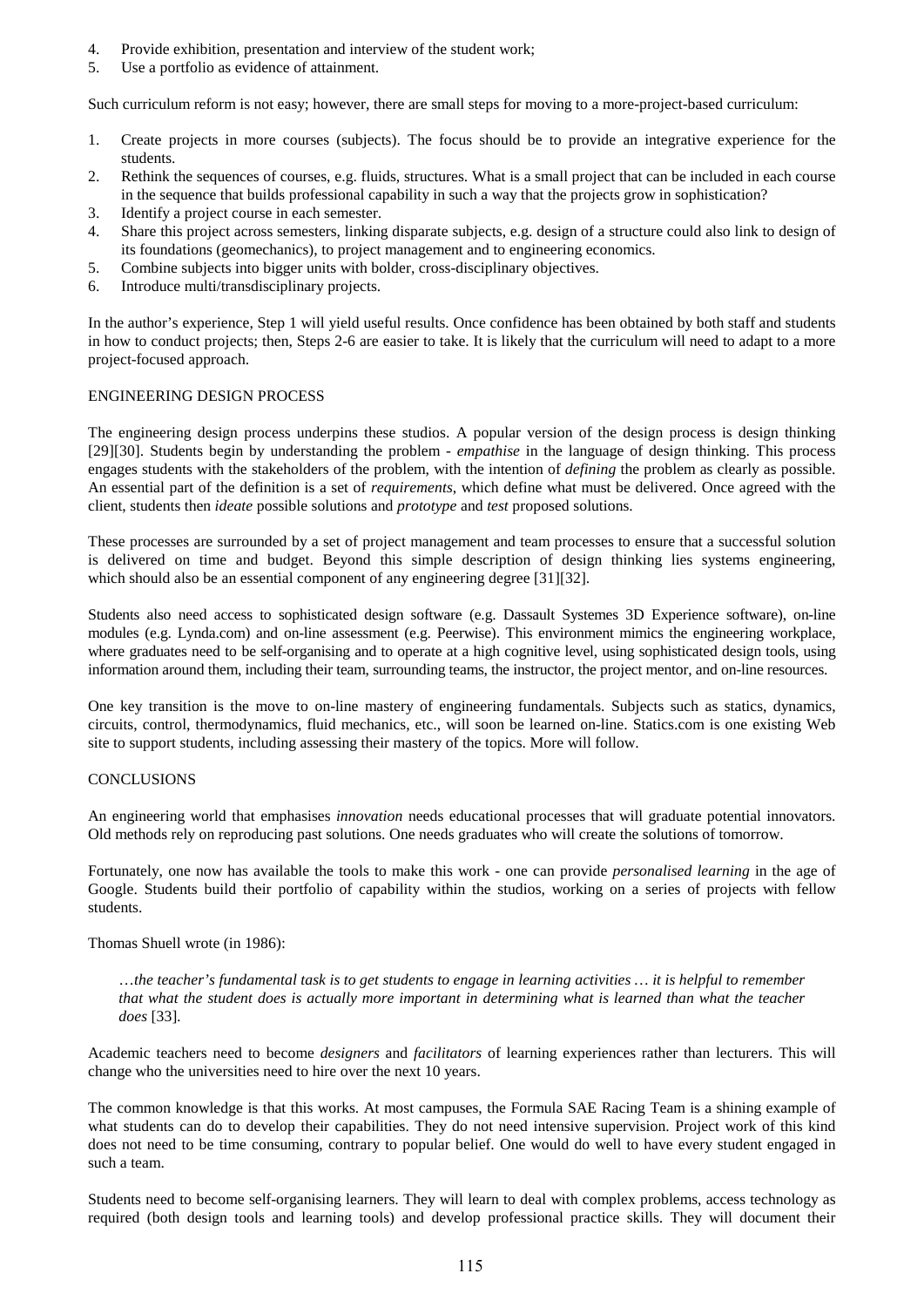capabilities through an e-portfolio and exhibit and defend that work at regular intervals. They will emerge from the university ready for the complex challenges of the future.

### REFERENCES

- 1. Institute for the Future. Future Work Skills 2020 (2015), 1 September 2016, http://www.iftf.org/futureworkskills/
- 2. National Academy of Engineering. Grand Challenges for Engineering (2007), 06 October 2008, http://www.engineeringchallenges.org/
- 3. World Economic Forum. What are the Sustainable Development Goals? (2015), 10 June 2017, https://www.weforum.org/agenda/2015/09/what-are-the-sustainable-development-goals/
- 4. Wikipedia. Johannes Gutenberg (2017), 10 June 2017, https://en.wikipedia.org/wiki/Johannes\_Gutenberg
- 5. UTS. Learning.Futures What is it exactly? (2015), 12 August 2016, https://www.uts.edu.au/sites/default/files/ article/downloads/What-is-learning-futures.pdf
- 6. Reidsema, C., Kavanagh, L., Hadgraft, R., Smith, N. (Eds), *The Flipped Classroom: Practice and Practices in Higher Education*. Singapore: Springer, 307 (2017).
- 7. Khan, S.A., Khan Academy (2016), 29 September 2016, http://www.khanacademy.org/
- 8. Spinks, N., Silburn, N. and Birchall, D., Educating Engineers in the 21st Century: the Industry View, Henley (2006), 15 June 2017, http://www.raeng.org.uk/news/releases/henley/pdf/henley\_report.pdf
- 9. National Academy of Engineering. The Engineer of 2020: Visions of Engineering in the New Century (2004), 17 January 2007, 118, http://books.nap.edu/catalog/10999.html
- 10. National Academy of Engineering. Educating the Engineer of 2020: Adapting Engineering Education to the New Century (2005), 29 April 2017, https://www.nap.edu/read/11338/
- 11. Sheppard, S.D., Macatangay, K., Colby, A. and Sullivan, W.M., *Educating Engineers: Designing for the Future of the Field*. San Francisco: Jossey-Bass (2008).
- 12. King, R., Addressing the Supply and Quality of Engineering Graduates for the New Century (2008), 19 June 2012, http://www.olt.gov.au/resource-addressing-supply-quality-engineering-graduates-uts-2008.
- 13. MIT Committee on Educational Survey, *Report to the Faculty of the Massachusetts Institute of Technology (The Lewis Report).* Cambridge, Mass.: Technology Press (1949).
- 14. European Network for Accreditation of Engineering Education. Introduction to the EUR-ACE Framework Standards and Guidelines (2012), 14 June 2017, http://www.enaee.eu/accredited-engineering-courseshtml/accredited-engineering-degree-programmes/
- 15. ABET. Accreditation Criteria and Supporting Docs. (2017), 14 June 2017, http://www.abet.org/accreditation/ accreditation-criteria/
- 16. Engineers Australia. Stage 1 Competency Standard for Professional Engineer (2017), 14 June 2017, https://www.engineersaustralia.org.au/sites/default/files/resource-files/2017-03/Stage 1 Competency Standards.pdf
- 17. International Engineering Alliance. Washington Accord (2017), 16 June 2017, http://www.ieagreements.org/ accords/washington/
- 18. Cameron, I. and Hadgraft, R., *Engineering and ICT Learning and Teaching Academic Standards Statement*. In: Learning and Teaching Academic Standards Project. Sydney: Australian Learning and Teaching Council (2010).
- 19. Discipline Scholars Network. Discipline Standards in Australia (2013), 16 June 2017, http://disciplinestandards.pbworks.com/
- 20. Dowling, D. and Hadgraft, R., A Graduate Capability Framework for Environmental Engineering Degree Programs - a Guide for Australian Universities (2013), 25 Mar 2014, http://www.olt.gov.au/resource-DYD-defining-yourdiscipline.
- 21. Dowling, D.G. and Hadgraft, R.G., What do we teach? Defining your discipline to drive curriculum renewal: an environmental engineering case study. *Proc. SEFI 2012 Conf.,* SEFI: Thessaloniki, Greece, 15 (2012).
- 22. Trevelyan, J., *The Making of an Expert Engineer*. London: Taylor & Francis, 581 (2014).
- 23. Kolmos, A., Fink, F. and Krogh, L. (Eds), *The Aalborg PBL Model: Progress, Diversity & Challenges*. Aalborg: Aalborg University Press (2004).
- 24. CDIO. CDIO: Conceive, Design, Implement, Operate (2017), 16 June 2017, http://www.cdio.org/
- 25. Studio Teaching Project Team. Studeio Teaching Project (2015), http://www.studioteaching.org/
- 26. Cummings, K., The Rensselaer Studio Model for Learning and Teaching: What Have We Learned?, 19 June 2017, http://www7.nationalacademies.org/bose/Cummings\_CommissionedPaper.pdf
- 27. Prior, J.R., Connor, A.L. and Leaney, J.R., Things coming together: learning experiences in a software studio. *Proc. 19th Annual SIGCSE Conf. on Innov. and Technol. in Computer Science Educ. 2014 (ITiCSE`14)*, Uppsala, Sweden (2014).
- 28. Prior, J.R., Ferguson, S. and Leaney, J.R., Reflection is hard: teaching and learning reflective practice in a software studio. *Proc. Australasian Computer Science Week (ACSW'16) Multi-conf*., Canberra, Australia (2016).
- 29. IDEO. Design Thinking (2017), https://www.ideou.com/pages/design-thinking
- 30. Stanford University d.School. A Virtual Crash Course in Design Thinking (2017), 14 June 2017, https://dschool.stanford.edu/resources-collections/a-virtual-crash-course-in-design-thinking
- 31. Shamieh, C., *Systems Engineering for Dummies*. Hoboken, NJ: Wiley (2011).
- 32. INCOSE. A Consensus of the INCOSE Fellows (2006), 11 September 2013, http://www.incose.org/practice/ fellowsconsensus.aspx.